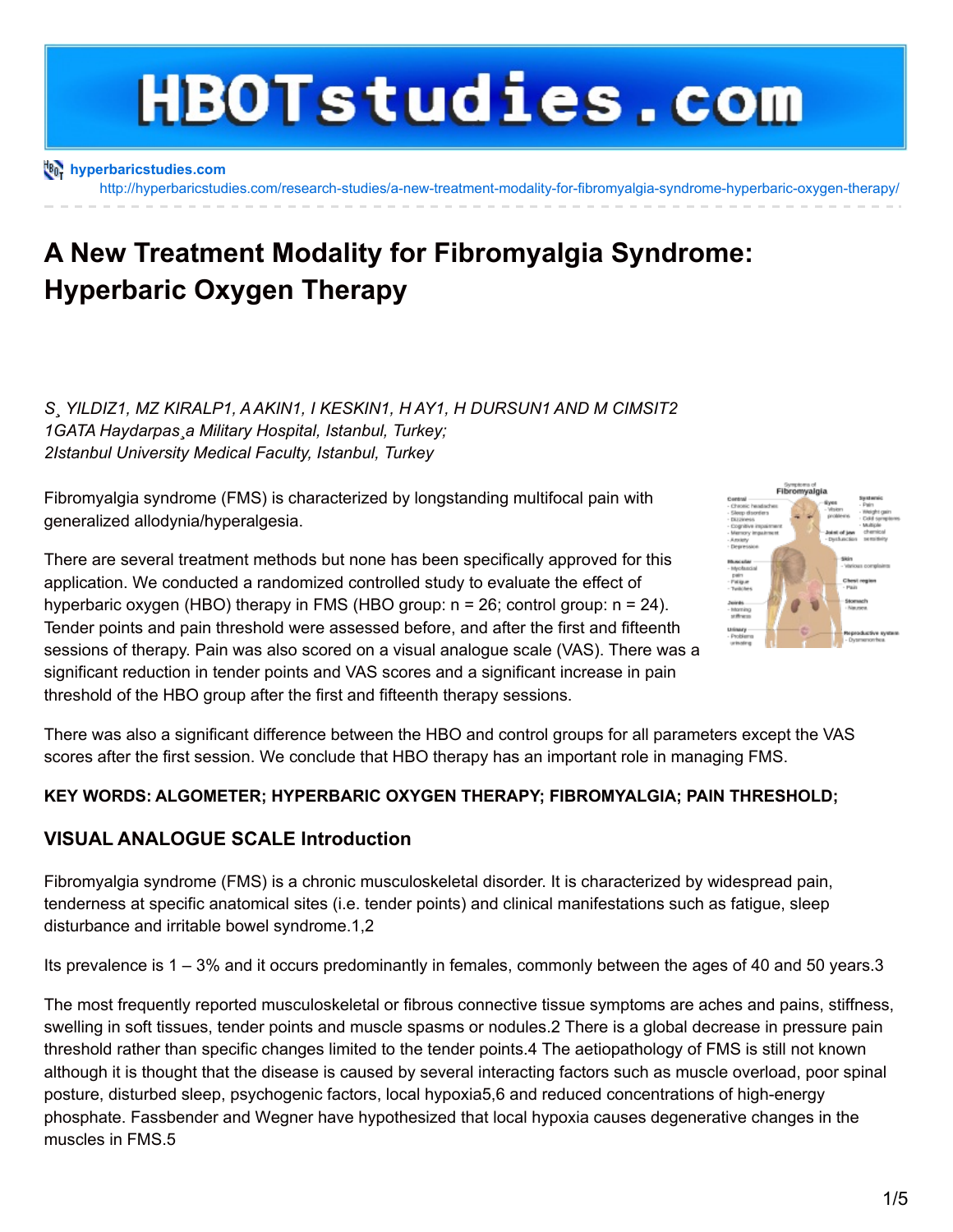There is no proven effective long-term management program for FMS.2 Hyperbaric oxygen (HBO) therapy has been used worldwide for the past 30 years to treat many diseases, including conditions caused by local hypoxia or ischemia such as diabetic wounds, chronic non-healing wounds, compromised skin grafts and flaps, and cerebral ischaemia.7 HBO therapy involves breathing 100% oxygen via an endotracheal tube, mask or hood in a pressure chamber at pressures higher than 1 atmosphere absolute (ATA). During HBO therapy, the increased concentration and the partial pressure of oxygen provide increased oxygenation to the whole body. Oxygen tension is raised to 10 – 13 times above its normal level when a patient breathes 100% oxygen at 2.8 ATA.

When the circulation is compromised, there sultant ischemia lowers the concentration of adenosine triphosphate (ATP) and increases the concentration of lactic acid. Increased oxygen delivery to the tissue with HBO may prevent tissue damage in ischemic tissues by decreasing the tissue lactic acid concentration and helping maintain the ATP level.

The aim of HBO therapy in patients with FMS is to reduce muscle hypoxia and increase levels of high-energy phosphate.

Patients and methods

We carried out a randomized, double blind controlled study of HBO therapy in patients with FMS.

#### **PATIENTS**

Patients with FMS (meeting the American College of Rheumatology diagnostic criteria8) who had persistent symptoms in spite of medical and physical therapy were included in the study. Patients were randomized (alternately) to receive HBO therapy (HBO group) or normal air (control group). After randomization, patients were evaluated for their suitability to receive HBO therapy. Patients with contraindications were excluded from the study by the evaluating physician. The evaluating physician did not know which therapy the patient was to have received. The physician administering therapy was the only one to know which therapy the patients received. This disclosure was necessary for evacuation purposes in the event of an emergency during a therapy session.

The HBO group underwent 15 90-min sessions of HBO therapy at 2.4 ATA. There was one session per day for 5 days of the week. The control group breathed air at 1 ATA for 90 min following the same schedule as the HBO group. During the study period, no other therapeutic modalities were used. All patients gave informed consent and the GATA Military Medical Faculty Ethical Committee approved the study.

## **ASSESSMENT PROCEDURE**

The patients were examined just before and after the first and fifteenth therapy sessions. At each examination, the number of tender points was determined by palpation and the number of tender points was noted. The pain threshold was measured with an algometer and pain evaluated using a visual analogue scale (VAS).

To measure the pressure pain threshold the top of the algometer was placed on the tender point and the pressure was increased until the patient confirmed that they felt pain.9 The contact area was 1 cm2 and covered with 2-mm thick rubber to minimize irritation of the skin. The compression pressure was increased gradually by approximately 1 kg/s. The patient was asked to say 'yes' when he or she began to feel pain or any discomfort. A needle on the manometer scale recorded the pressure pain threshold in kilograms. 264 S¸ Yildiz, MZ Kiralp, AAkin et al. Hyperbaric oxygen therapy in Fibromyalgia syndrome

## **STATISTICAL ANALYSIS**

Numerical variables are presented as mean  $\pm$  SD. The Wilcoxon test and Student's t-test were used for within group (HBO group only) and between group comparisons.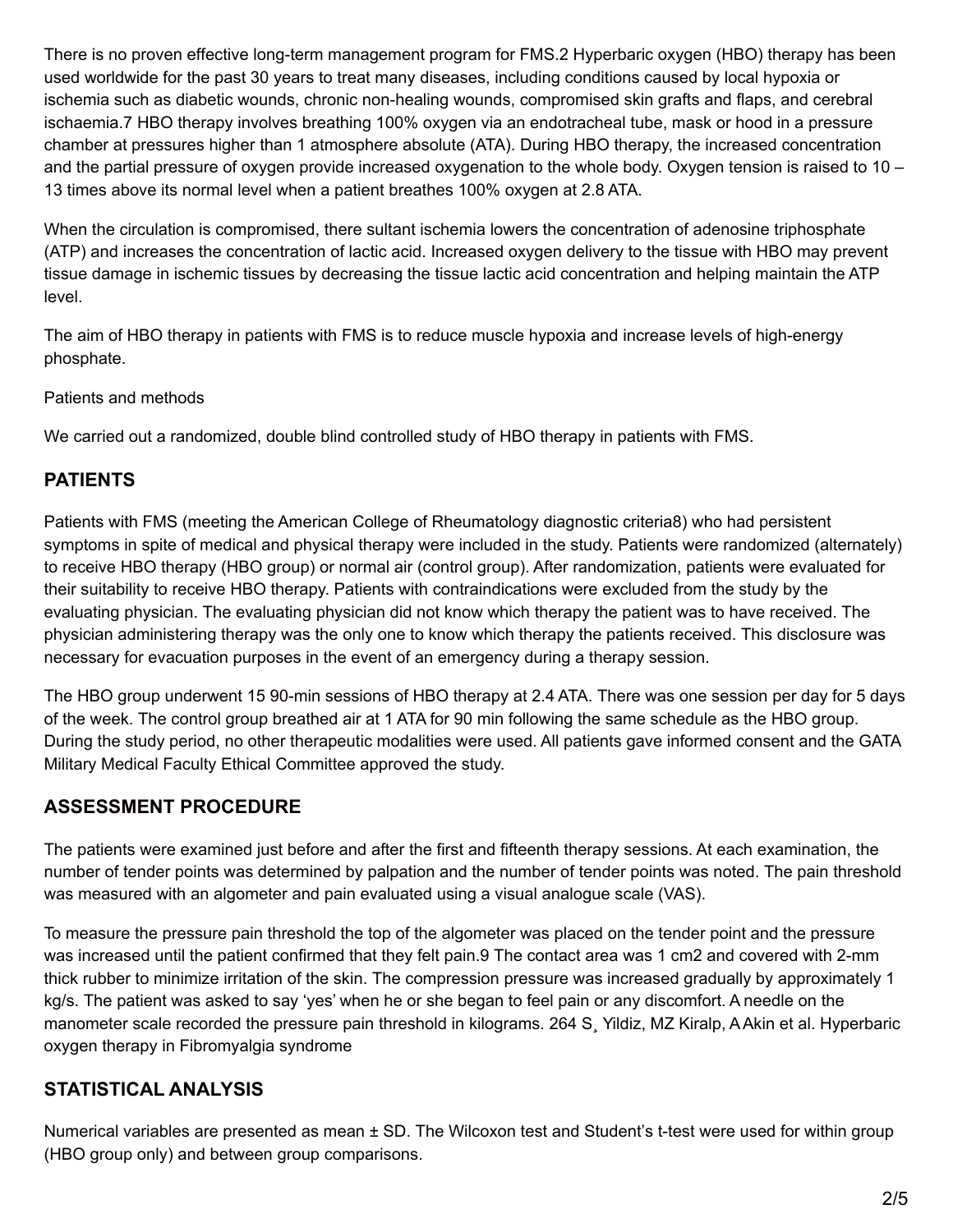A P-value of < 0.05 was accepted as statistically significant. SPSS version 11.0 software (SPSS Inc., Chicago, IL, USA) was used for all statistical calculations.

#### **Results**

There were 26 patients (17 female, nine male; mean age 40.46 ± 4.79 years) in the HBO group and 24 (18 female, six male; mean age 39.88 ± 4.71 years) in the control group. The symptoms of FMS had been present for an average of  $4 \pm 1.1$  years (range  $1 - 30$ ). The number of tender points, pain threshold (as measured by the algometer) and the VAS pain scores for both groups before and after treatment are given in.

#### **TABLE 1:**

Mean ± SD of the number of tender points, pain threshold and visual analogue Scale (VAS) pain scores of patients with fibromyalgia syndrome in the group receiving hyperbaric oxygen (HBO group) and control group Before treatment After first session After 15 sessions

HBO Control HBO Control HBO Control

 $(n = 26)$   $(n = 24)$   $(n = 26)$   $(n = 24)$   $(n = 26)$   $(n = 24)$ 

No. of tender points 14.96 ± 1.50 15.25 ± 1.18 12.46 ± 1.10a,b 13.75 ± 1.07b 6.04 ± 1.18a 12.54 ± 1.10

Pain threshold 0.71 ± 0.09 0.75 ± 0.13 0.93 ± 0.09a,b 0.81 ± 0.12b 1.33 ± 0.12a 0.84 ± 0.12

VAS score 64.62 ± 10.28 68.33 ± 10.28 59.23 ± 8.44a 60.42 ± 8.58 31.54 ± 8.34a 55.42 ± 6.58

A Statistically significant difference between first and fifteenth sessions of HBO therapy (P < 0.001). b Statistically significant difference between study and control group (P < 0.001). **References** 1 Bennett RM: The fibromyalgia syndrome. In: Textbook of Rheumatology, 5th edn (Kelley WN, Harris ED, Ruddy S, Sledge

CB eds). Philadelphia: WB Saunders Company, 1997; pp511 – 519.

2 Krsnich-Shriwise S: Fibromyalgia syndrome: an overview. Phys Ther 1997; 77: 68 – 75.

3 Yunus MB, Holt GS, Masi AT, Aldag JC: Fibromyalgia syndrome among the elderly. Comparison with younger patients. J Am Geriatr Soc 1988; 36: 987- 995.

4 Tunks E, McCain GA, Hart LE, Teasell RW, Goldsmith CH, Rollman GB, et al: The reliability of examination for tenderness in patients with myofascial pain, chronic fibromyalgia and controls. J Rheumatol 1995; 22: 944 – 952.

5 Fassbender HG, Wegner K: Morphologie und Pathogenese des Weichteilrheumatismus. [Morphology and pathogenesis of soft-tissue rheumatism]. Z Rheumaforsch 1973; 32: 355 – 374. 6 Lund N, Bengtsson A, Thorborg P: Muscle tissue oxygen pressure in primary fibromyalgia. Scand J Rheumatol 1986; 15: 165 – 173. 7 Jain KK: Physical, physiological, and biochemical aspects of hyperbaric oxygenation. In: Textbook of Hyperbaric Medicine, 2nd ed Received for publication 26 November 2003. Accepted subject revision 13 December 2003. Revised accepted 21 January 2004

6 S¸ Yildiz, MZ Kiralp, AAkin et al.

Hyperbaric oxygen therapy in fibromyalgia syndrome that any condition, such as establishment of abnormal motor patterns, that could lead to constant muscle hypoxia might be a possible cause of fibromyalgic pain.

Another study concluded that in patients with primary FMS, the muscle oxygenation is abnormal or low, at least in the trigger point area of the muscle as shown by an oxygen multipoint electrode on the muscle surface.6

Patients with FMS have been found to have a lower density of capillaries in muscles,13 thicker capillary endothelium,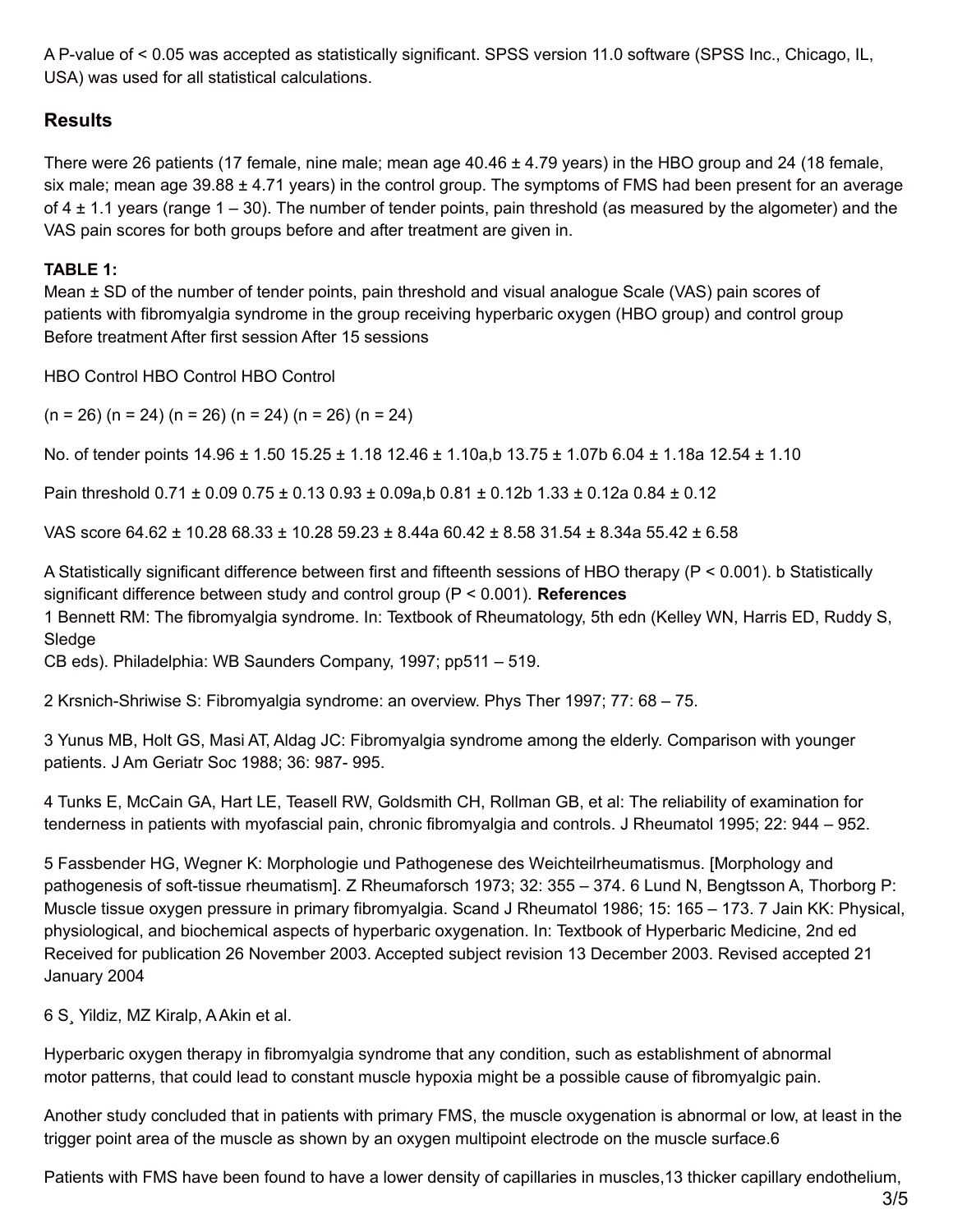derangement of muscle capillaries after tourniquet-induced ischaemia and more frequent endothelial changes,14 and lower values of muscle blood flow.10 These changes are either caused by localized hypoxia or cause the hypoxia.15

A study of pain in patients with FMS produced data consistent with the hypothesis that the intensity of pain experienced in patients with FMS is associated with increased synthesis of nitric oxide (NO).16

Another study, based on the recent evidence that NO is involved in hyperoxic vasoconstriction, tested the hypothesis that decreased NO availability to brain tissue during hyperbaric oxygen exposure contributes to decreases in regional cerebral blood flow. We think that HBO therapy may be effective for treating patients with FMS because of the decreasing NO effect.17

In clinical experience, HBO therapy often stimulates production of red granulation tissue consisting mainly of new blood vessels and the supporting collagenous matrix. The vascular endothelial growth factor (VEGF) concentration significantly increases with HBO. If VEGF concentration directly responds to hyperoxia, it may be possible for VEGF to stimulate angiogenesis.18 This is another reason why HBO therapy may be effective in FMS and may play an important role in its management.

There is no information about HBO therapy for managing FMS in the current literature. The proposed role of hypoxia in FMS, however, prompted us to evaluate the effectiveness of hyperoxia provided by HBO therapy. In our study, we think that HBO therapy was successful in breaking the pain-hypoxia vicious cycle since it decreased the number of tender points and VAS pain scores by increasing the pain threshold. HBO may be an effective and relatively cheap (US\$15/h) alternative treatment modality for patients with FMS, especially for those with chronic pain.

7 S¸ Yildiz, MZ Kiralp, AAkin et al. Hyperbaric oxygen therapy in fibromyalgia syndrome (Jain KK, Neubauer R, Correa JG, Camporesi EM, eds). Seattle-Toronto-Bern-Göttingen: Hogrefe & Huber Publishers, 1996; pp11 – 26.

8 Wolfe F, Smythe HA, Yunus MB, Bennett RM, Bombardier C, Goldenberg DL, et al: The American College of Rheumatology 1990 criteria for the classification of fibromyalgia. Report of the Multicenter Criteria Committee. Arthritis Rheum 1990; 33: 160 – 172.

9 Lautenschläger J: Die Erfassung der Druckpunkte bei generalisierter Tendomyopathie-GTM. (Evaluation of tender points in fibromyalgia) (in German). In: Generalisierte Tendomyopathie (Fibromyalgie) (Müller W, ed). Darmstadt: Steinkopff, 1991; pp95 – 104.

10 Bennett RM, Clark SR, Goldberg L, Nelson D, Bonafede RP, Porter J, et al: Aerobic fitness in patients with fibrositis. A controlled study of respiratory gas exchange and 133xenon clearance from exercising muscle. Arthritis Rheum 1989; 32: 454 – 460.

11 Jeschonneck M, Grohmann G, Hein G, Sprott H: Abnormal microcirculation and temperature in skin above tender points in patients with fibromyalgia. Rheumatology (Oxford) 2000; 39: 917 – 921.

12 Bengtsson A, Henriksson KG: The muscle in fibromyalgia – a review of Swedish studies. J Rheumatol 1989; 19 (Suppl): 144 – 149.

13 Lindh M, Johansson G, Hedberg M, Henning GB, Grimby G: Muscle fiber characteristics, capillaries and enzymes in patients with fibromyalgia and controls. Scand J Rheumatol 1995; 24: 34 – 37.

14 Gidlöf A, Lewis DH, Hammarsen F: The effect of prolonged ischemia of human skeletal muscle. A morphometric analysis. Int J Microcirc Clin Exp 1987; 7: 67 – 86.

15 Lindman R, Hagberg M, Bengtsson A, Henriksson KG, Thornell L-E: Capillary structure and mitochondrial volume density in the trapezius muscle of chronic trapezius myalgia, fibromyalgia and healthy subjects. J Musculoskelatal Pain 1995; 3: 5 – 22.